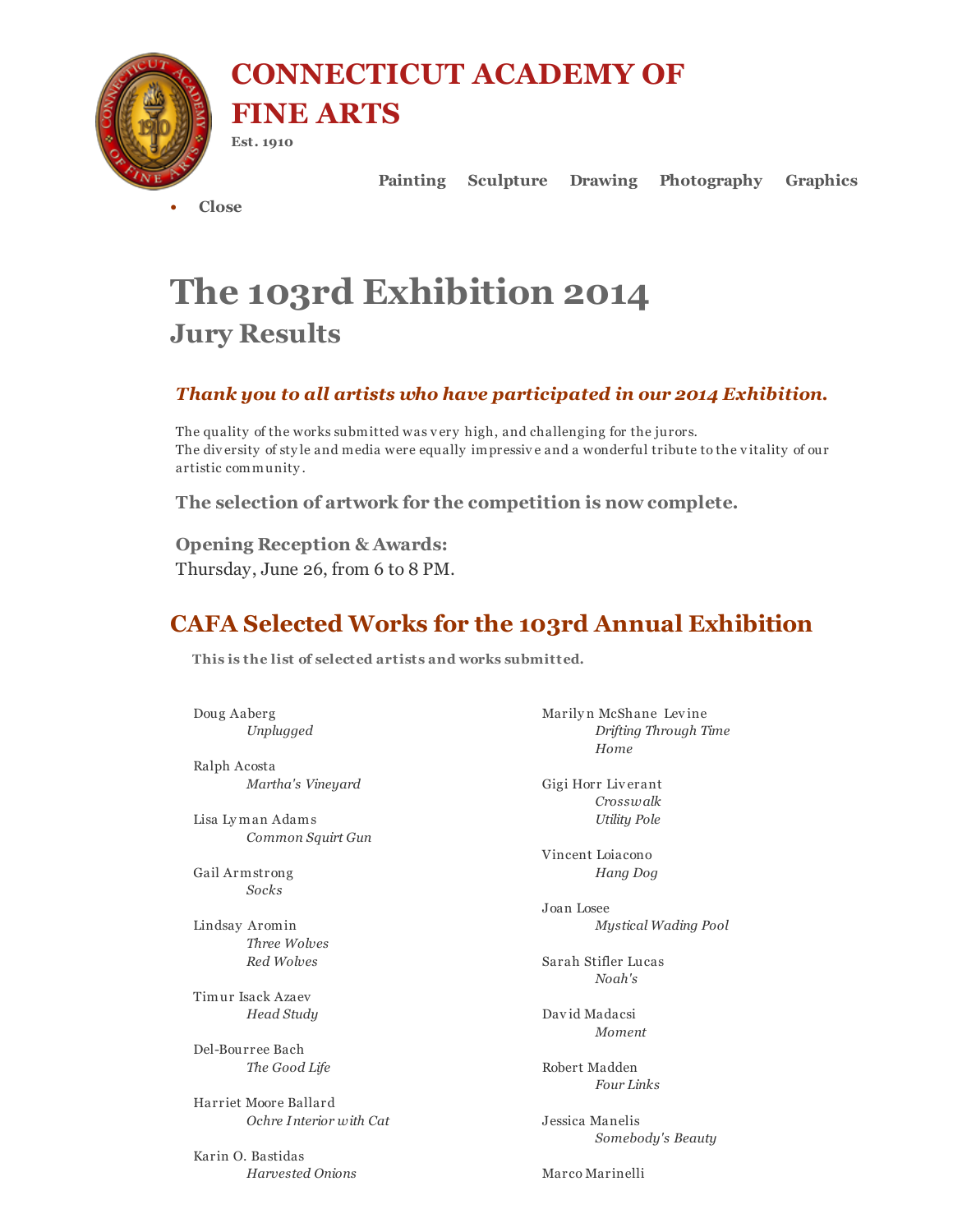*Approaching Storm*

Brenda L. Bechtel *Blue Skies Smiling at Me*

Kara K. Bigda *Crystal Skyline*

Lawrence Boblas *Fear*

Bill Bodge *I'll Show You*

Teresa A. Bonillo *X-posed*

Shelby J. Bonomo *Loaner*

Gilbert Boro *Copper Mountains*

William Brennan *Pt. Judith #4*

Kay R. Brigante *Portrait of Kaleigh*

Alan Brush *Whaler's End*

Ben Buglio *Little Compton*

Matthew Cassar *The Haven of Dietrich*

Rosanne Cerbo *Roan and Palamino*

Alfred Ciesluk *Expectant Tree*

Kathy Conway *Woman in Window*

Jean Dalton *The Bridge*

Darcy Dangremond *Sierra Snow Plant*

Rita Dawley *Memento – Morti*

David DeMelim *Zero Percent Homeless Trinidad*

Matthew Derezinski *Misplaced Memories* *Sweet Repose*

Maggie McDonough *Swept Up*

Emily McDonough *Wake Up and Smell the Cof ee*

Georgene McGonagle *Forget-Me-Not*

Michael McGuinn *Standing Nude in Doorway*

Melissa Meredith *The Wait II*

Judy Metcalfe *Ingenue*

Gustaf Miller *Bridged Stacks*

Janvier Miller *Exterior Flat*

Peter Miller *Old State House*

Eileen M. Muldoon *Ná Pái Lady Pashupathinath*

Paul M. Murray *Midnight In The Lemaire Life is Good*

Leila Namin *An Account of a Solitude*

Nancy Nielsen *Abstract*

Stewart Nodelman *Woman Crimping*

Trinda Pacheco *Nosy*

Constance Panetski *Meyer Lemon with Maine Granite*

Susan Parish *Fruta*

Steven Parton *Blue Ears*

Bob Perkowski *Summer Day Reflection*

Mark A. Perry *Silent Sentinel*

Sadie DeVore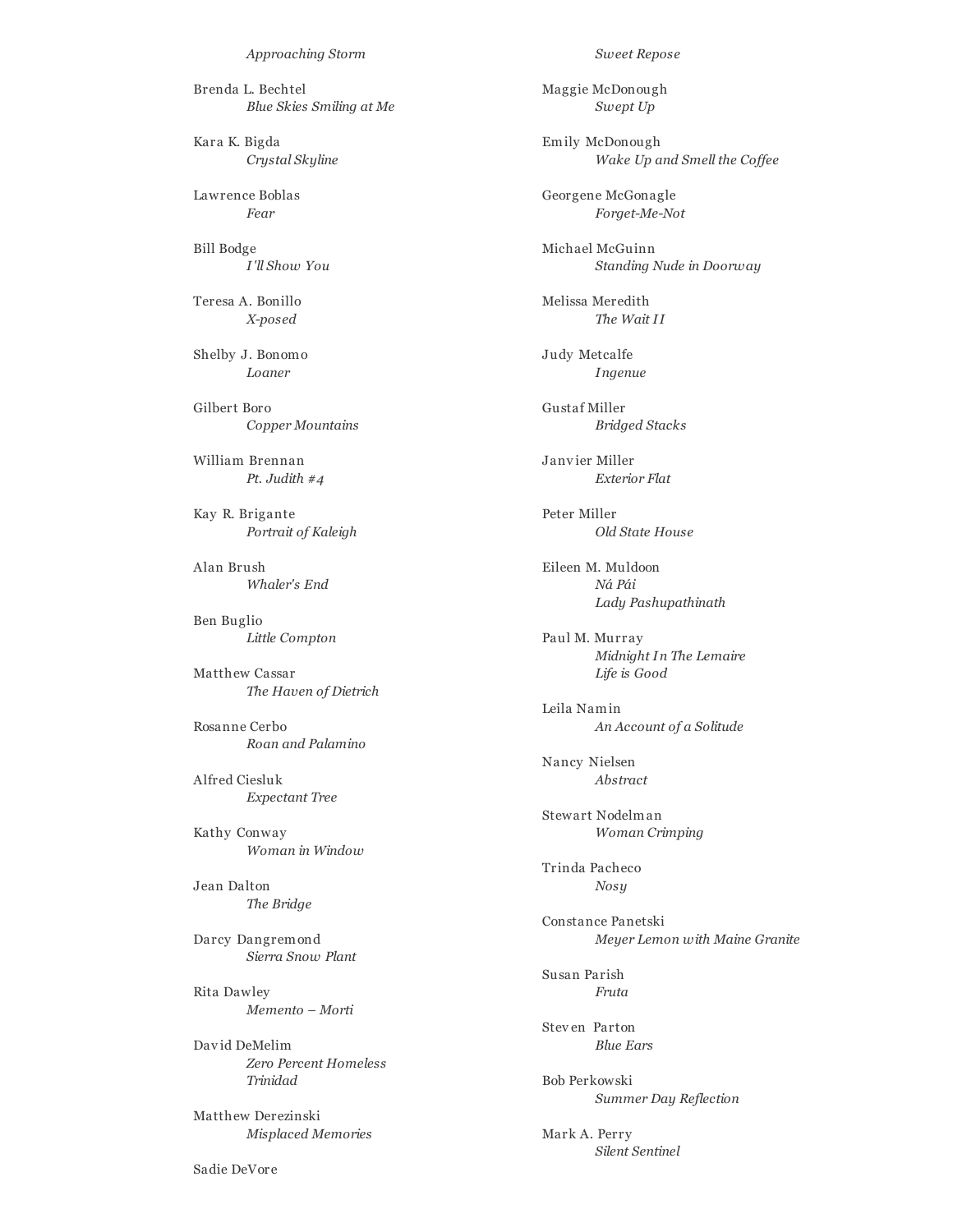*Masking the Lily Water Sages*

J.R. Dill *Ice Melt*

Mark Dixon *Tropical Morning Town Meeting*

Elin Dolle *Waiting to Unfurl*

Carol Dunn *Beach Walk Ledger*

Bette Ellsworth *Dispair*

Jim Elting *Aqueous Zen Gale's Comin'*

Margaret Emond *Cosmic Garden*

Forouhar Faripour *Winter of Low Snow*

Mary Felton *Rockstar*

Brian Flinn *The Potential Perch Reliquaries*

Lucien Flotte *Life is a Beach*

Deborah L. Friedman *Profiles in Courage*

Laurel B. Friedmann *Anatomy of a Wedding Dress*

Ly nn Frink *Shapes I*

Susan M. Funk *Barbara's Beach*

Charles Gemmell *Canyon Walls Marion Creek*

Linda Gotta *Robin's Egg Blue*

Jim Grabowski *One Martini Lunch*

Barbara S. Groff, PSA *Thread to the Past* Judy Perry *Endless*

Wendy DeMaiorebus Pieper *Highland Colors*

Dan Potter *Gene*

Domine Vescera Ragosta *Interlude*

Judy Rasmuson *Windrows*

Eric Rennie *Reeds*

Olivia Ann Rolston *Organic Sensuality Tangent Exuberance*

Cy nthia Root *Floating Forms IV*

Soteris Roussi *Rabbit Hole Revenge*

Lenny Rumpler *Strength in Numbers*

Eleanor Sabin *Brenton Point*

Nick Salerno *Sailing into the Night*

Michelle Sarkisian *Read Them Some Shakespeare*

Ann N. Scav one *The Group*

Carmen Schaefer *Another Time*

Donaly n Schofield *Birch Book*

Walter Schuppe *Calm Before the Storm*

William Seekamp *Cape Cod Dunes*

Patricia Seekamp *Duck Hollow Dunes*

Lois Segman *The Dance*

Hillary Seltzer *Loose Connections*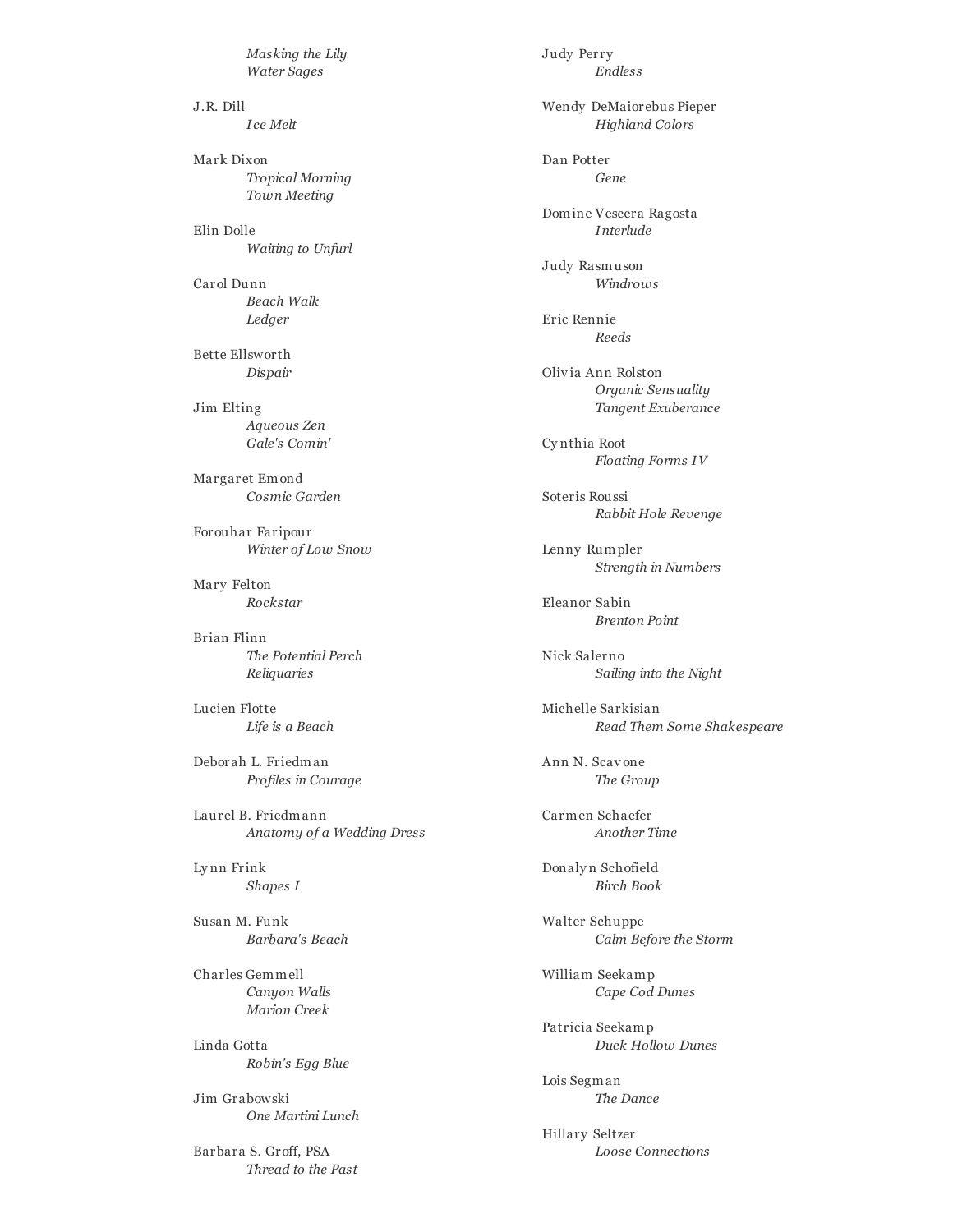George Grubb *Reigning Over Central Park*

Monica Guillory *1965*

Joan Handschumacher *Hot to Trot*

Len Harris *Ecstatic*

Leonard P. Hellerman *Cracked Paint*

David W. Henion *Scale Model of the Universe*

Paul Hitchen *When Dinosaurs Met Of Newport*

William Hoey *Willimantic Barn*

Jane Hopkins *Reflections Intricacy of Trees*

Mary Horrigan *People in the Park*

Eric Hovermale *Danza Point of Departure*

Sunil R. Howlander *On a Stroll*

Peter Hussey *Ode on a Stonington Urn*

Karen Israel *Regional Accent*

Christine Ivers *Traveling Through Time*

Alison C. Ives *Serenity Maelstrom*

Peter E. Jones *Cynosore Lights*

Jacqueline Jones *Lilies of the Lake*

Jeffrey Kellner *Ambivalence No.1*

Bibiana King *Gold Cortin* Peter Seltzer *Into the Mystic*

Donna Jean Shaw *Winter's Edge*

Susan Shaw *Shape and Plane*

Eugene Shcherba *Acorn Street, Boston*

Ping Shen *Kate*

Janice Silvers-Drake *Rhythm*

Dennis Sirrine *Flight Cutting Edge*

Phy llis Small *Challenge*

Norman L. Smith *Getting Ready to Sail*

Catherine Whall Smith *Hip Hop Follow the Dot*

Richard Carl Smukler *Filigree*

Markham Starr *Fisherman on Georges Bank*

Suzanne Starr *Day's End*

Thomas Stav ovy *Out of the Dark*

Tom Stella *The Nightmare After Henri Fuseli*

Alan Strassman *Winter's Toll*

Tony Sulliv an *Coal Miners*

Alice Lee Timmins *Marble Alcove*

Peggy Traskos *Wool Gathering*

Richard Wagner *Last Flight*

Patricia Wagner *Serenity*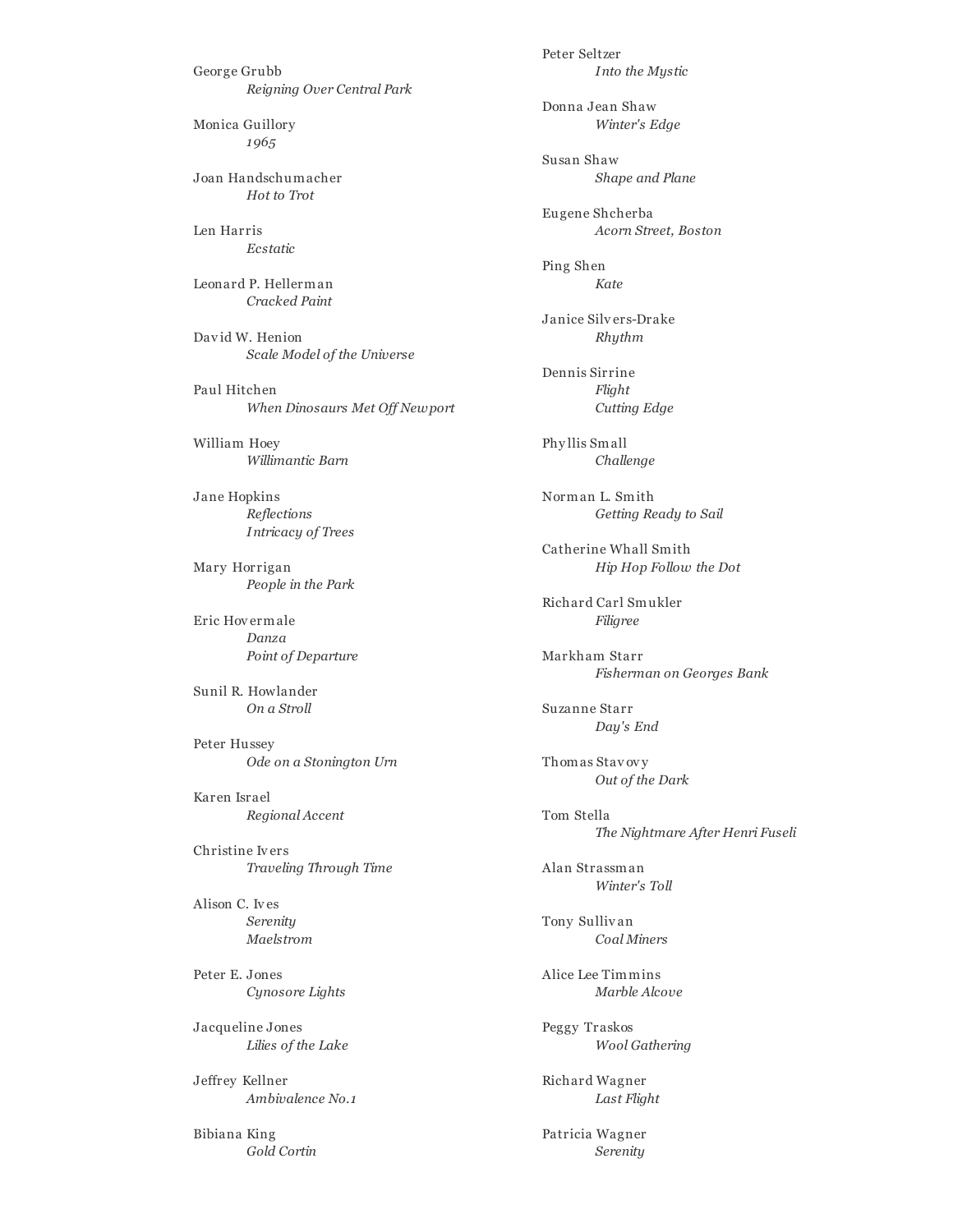Paul Kline *Abandoned Shack*

Nadia Klionsky *Reed Cove, Maine*

Sassoon Kosian *I Chiseled Out a Melody*

Daniel Koterbay *Coco*

Carl Larson *Drop*

Jim Laurino *Barns at Topsmead*

John Lawson *Quest Kristina*

Lay ne *Breakthrough*

Terry Lennox *Lucia by the Window*

John Leuba *Barn I sland North Stonington Fair* Kennneth Ward *Saga of Toil* Rosemary Webber

*Herring Boat Detail Seibal Warrior*

Karin Forde Whittemore *Her Bedroom Dormitorio*

Steve Wilda *Cof ee Break*

Cindy Horovitz Wilson *Havana Night*

Peter Wnek *Whispers of the Past*

Agnes Wnuk *Barn in Fog*

Garnet Wrigley *Raspberry Patch*

Thomas Wy socki *Diminished Mental Capacity*

Tony Zaza *Rose Queen*

Rosalie S. Zetoff *Memories*

Susan Madsen Zurles *Titania*

## 103rd Exhibition Award Recipients

Del-Bourree Bach Harriet Moore Ballard Shelby J. Bonomo Matthew Derezinski Carol Dunn Jim Elting Barbara S. Groff, PSA Sunil R. Howlader Christine Ivers Bibiana King Carl Larson Gigi Horr Liverant Dan Potter Eleanor Sabin Markham Starr Karin Forde Whittemore Steve Wilda

Contact for help and questions: Associate Director: Paola Ev angelista